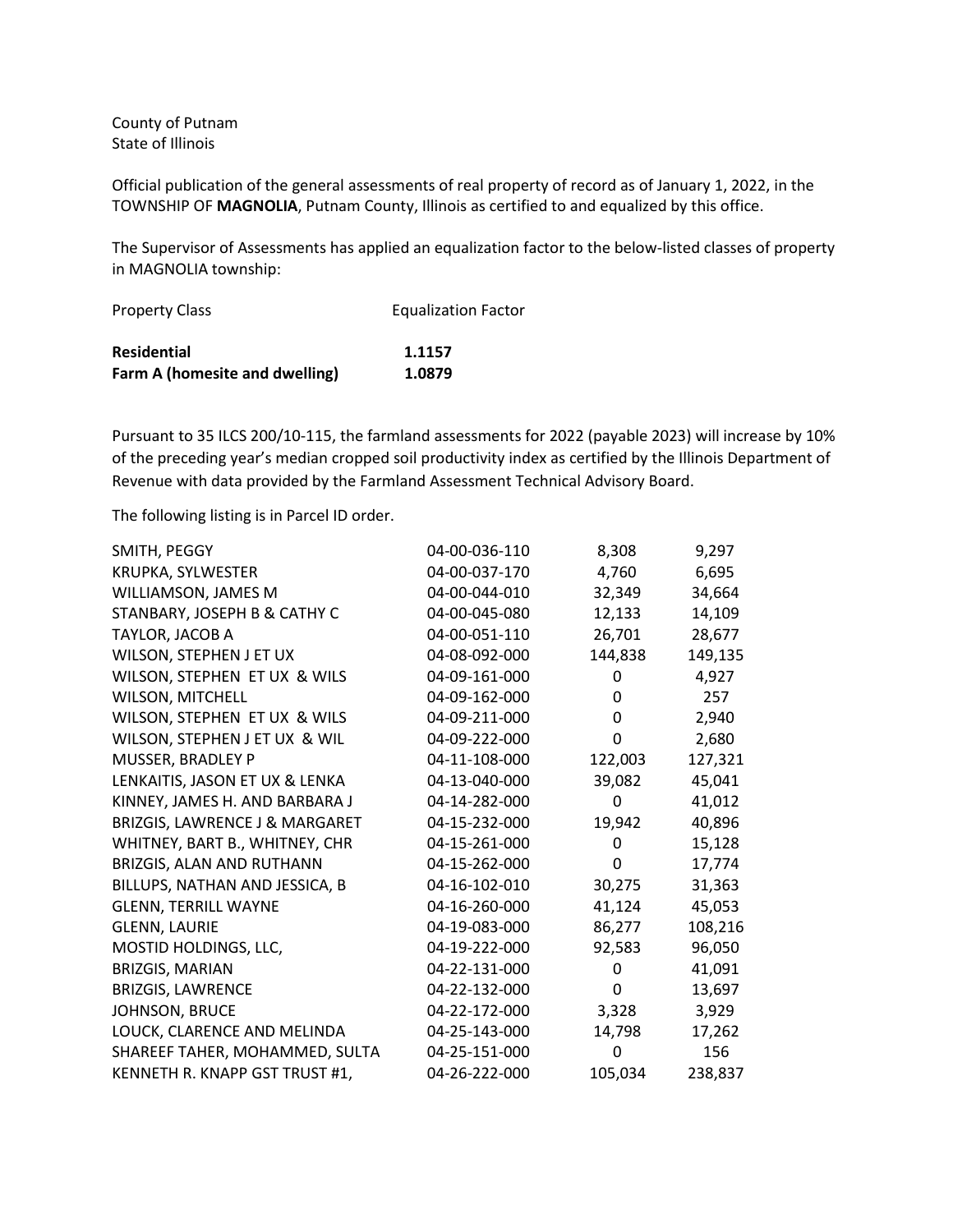## NOTICE TO TAXPAYERS

All property in Putnam County, other than farmland and coal, are assessed at 33.33% of the fair market value. Your property is to be assessed at the above-listed median level of assessment for the assessment district. You may check the accuracy of your assessment by dividing your assessment by the median level of assessment. (33.33%) The resulting value should equal the estimated fair cash value of your property. If the resulting value is greater than the estimated fair cash value of your property, you may be over-assessed. If the resulting value is less than the estimated fair cash value of your property, you may be under-assessed. Your assessment, less exemptions will be used to determine your 2021 payable 2021property tax bill. For example: Take your equalized assessed value, subtract any exemptions to determine your net taxable assessed value. Take that number times the most current tax rate to get an estimated amount of your property tax bill.

Taxpayers who consider their property incorrectly assessed need to contact the Supervisor of Assessments at 815-925-7238 to discuss their property. If you are not satisfied with the results, you may file an assessment complaint with the Putnam County Board of Review by June 30, 2022 at 4:00 p.m.

YOU MUST FILE AN ASSESSMENT COMPLAINT WITH THE BOARD OF REVIEW TO PRESERVE YOUR RIGHT TO AN APPEAL.

All assessment complaints filed with the Board of Review must be in writing using the forms provided by the board. Assessment complaint forms and instructions can be acquired from the Putnam County Supervisor of Assessments office in the Putnam County Courthouse at 120 N. 4<sup>th</sup> Street, Hennepin, IL. or downloaded and printed online at co.putnam.il.us. If you have questions about filing a complaint, you may contact the Assessor's office at 815-925-7238.

**You may be eligible for one or more of the following homestead exemptions if the property is your primary residence, you are liable for paying the property taxes, and in some instances, meet additional qualifications.**

**Owner Occupied Exemption: \$6000 reduction in EAV** 

**Senior Citizen Homestead Exemption**- This exemption is for people ages 65 and older \$5000 reduction in EAV

**Senior Citizen Tax Freeze Exemption**- is for taxpayers who will be 65 or older during the assessment year and have a total household income of less than \$65,000 for the prior year. This exemption freezes your assessed value NOT your property taxes!

**Home Improvement Exemption-** reduces the value by the amount of increase in assessed value due to improvements being added to an existing residential structure or a rebuilding of residential structures following a catastrophic event. This is a four-year exemption for improvements up to \$25,000 in assessed value.

**Disabled Veteran's Standard Homestead Exemption:** If the veteran has a service-connected disability of 30% but less than 50% the annual exemption is \$2500. If the service-connected disability of 50% or